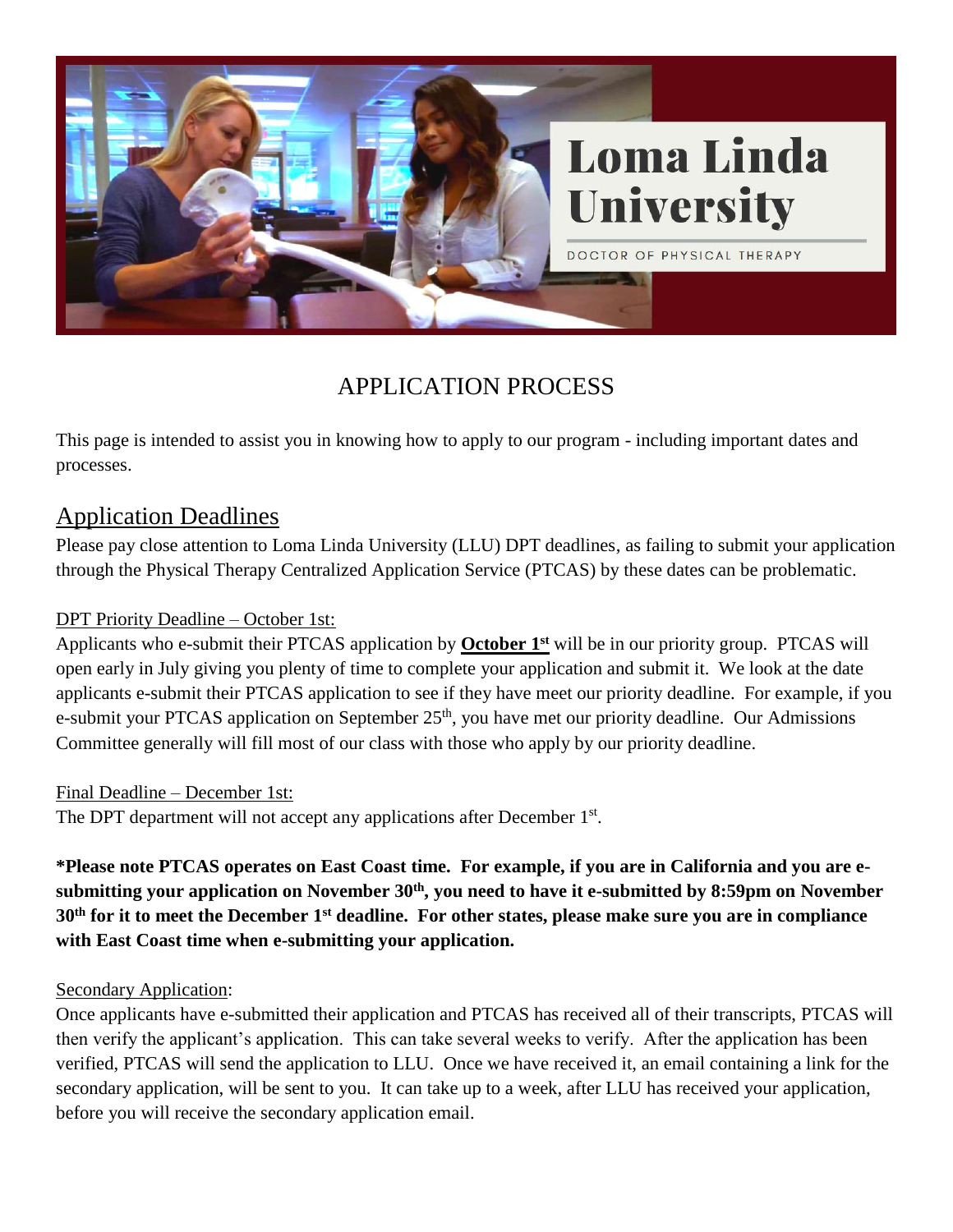You will have two weeks to complete your secondary application upon receiving it from LLU. Our application process will officially end on December 30<sup>th</sup>. What this means is we will not be accepting any secondary applications after December  $30<sup>th</sup>$ . Therefore, if you submitted your application on September 15<sup>th</sup>, but there has been a hold up with your transcripts and you do not receive your secondary application until December 22<sup>nd</sup>, you will only have until December 30<sup>th</sup> to complete your secondary application. At the same time, if there is a hold up with your transcripts and PTCAS does not mail your application to LLU until January 5<sup>th</sup>, you have missed the secondary application deadline and will not be considered for admissions. We strongly recommend that you submit your application early, in July, and check your PTCAS portal weekly to ensure they have received all your transcripts and have mailed your application to the schools you have applied to.

### Application Process

To begin the process with LLU, you will first need to e-submit an application through [www.ptcas.org.](http://www.ptcas.org/) PTCAS is where you will send your letters of recommendation, observations hours, and all of your college transcripts that are from a regionally accredited school. You can e-submit your application while you are waiting for your transcripts, letters of recommendation, and observations hours to be received. However, your application will not be processed until all transcripts are received, so make sure you send transcripts in early.

When filling out your PTCAS application we recommend that you have a set of transcripts in front of you. There will be a "coursework" section where you will need to enter every course you have taken, the amount of units, which term you completed the course, and the grade you received. PTCAS will then use your official transcripts to verify this information.

Once your have submitted your application through PTCAS you will be coded as "Received". PTCAS will need your transcripts to verify your application. It is important that you request an official transcript be sent from each college you have attended directly to PTCAS. Transcripts can hold up your application from being verified, so it is important to request your transcripts early. PTCAS will not evaluate and verify your application until an official transcript has been received from each school you have attended. To be considered "official transcripts" they must be sent directly from each school to PTCAS. After your application has been "verified" PTCAS will mail your application to LLU.

Each year we have individuals who submitted their application to PTCAS in a timely manner, but then transcripts were never received by PTCAS. Their application was not verified, nor sent to Loma Linda University. We strongly recommend you log in to PTCAS on a regular basis and monitor the receipt of your transcripts by PTCAS. If they are not receiving a transcript from a particular school, be sure to follow up until a transcript is received.

LLU will email you a link for the secondary application 2-5 business from when we receive your application from PTCAS. You will have two weeks to complete the secondary application. There are no fees associated with the secondary application. You are not an official LLU applicant until your secondary application has been received.

## **Transcripts**

All transcripts will need to be sent to PTCAS. You will want to make sure that PTCAS does indeed receive your transcripts. Do not assume just because you requested your transcripts to be sent, that PTCAS received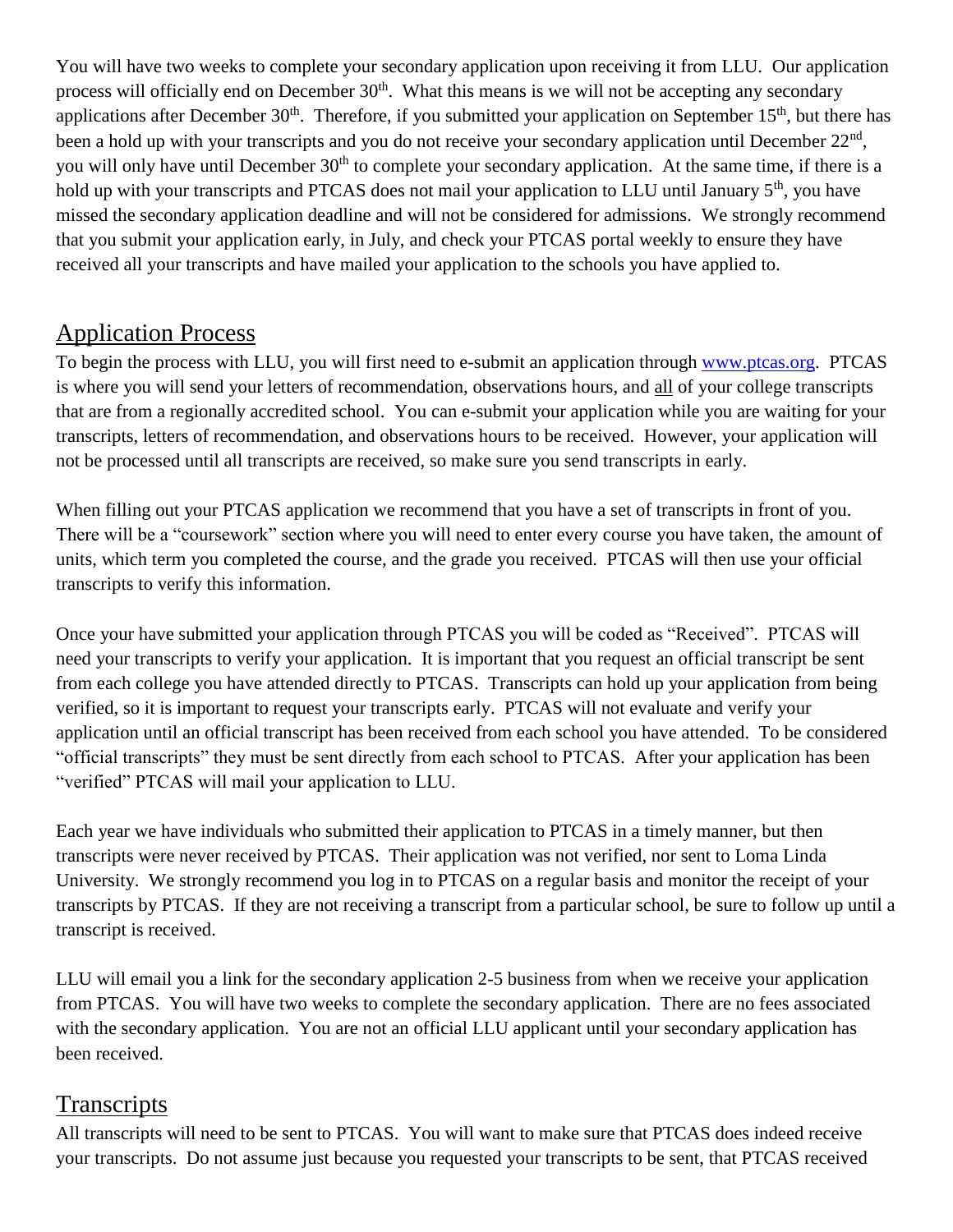them. Sometimes transcripts get lost in the mail and it would be prudent to follow up and see that all your transcripts have been received.

LLU will not need official transcripts to be sent directly to LLU unless you have been accepted and choose to attend.

## Letters of Recommendation

We require a total of three letters of recommendation. We will accept a letter of recommendation from anyone, except family members. We recommend that you select three individuals that between the three of them, can give a well-rounded picture of who you are. There will be a section on PTCAS where you can enter your recommenders email address and PTCAS will forward a form for them to fill out and email back to PTCAS.

When you are filling out the secondary application, you do not need to list the same names that you have already listed on PTCAS. It is appropriate to state "See PTCAS."

### Observation Hours

A total of 80 observation hours will need to be completed before the program begins in June; 20 hours in an inpatient setting, 20 hours in an out-patient setting, and the remaining 40 hours may be completed in a setting of your choice. You may have your hours verified through PTCAS by entering the physical therapist's email address on your PTCAS application. A minimum of 40 observation hours must be completed at the time of interviews. Interviews will begin in October.

### Prerequisites

Science prerequisites are to be no older than 10 years at the time of application.

Regarding outstanding coursework, applicants can not have more than 3 science prerequisites lacking at the time of application and the Anatomy and Physiology sequence can not be one of the lacking prerequisites. Non-science prerequisites and the possible 3 lacking science prerequisites just need to be completed before the program begins in June.

#### Prerequisite Courses:

An earned Bachelor degree from a regional accredited university/college is required along with:

- Anatomy and Physiology the complete sequence with lab
- Two additional Biology courses
- Medical Terminology
- General Chemistry the complete sequence with lab
- General Physics the complete sequence with lab
- Statistics
- General/Intro Psychology
- Growth & Development
- Speech

#### **Biology**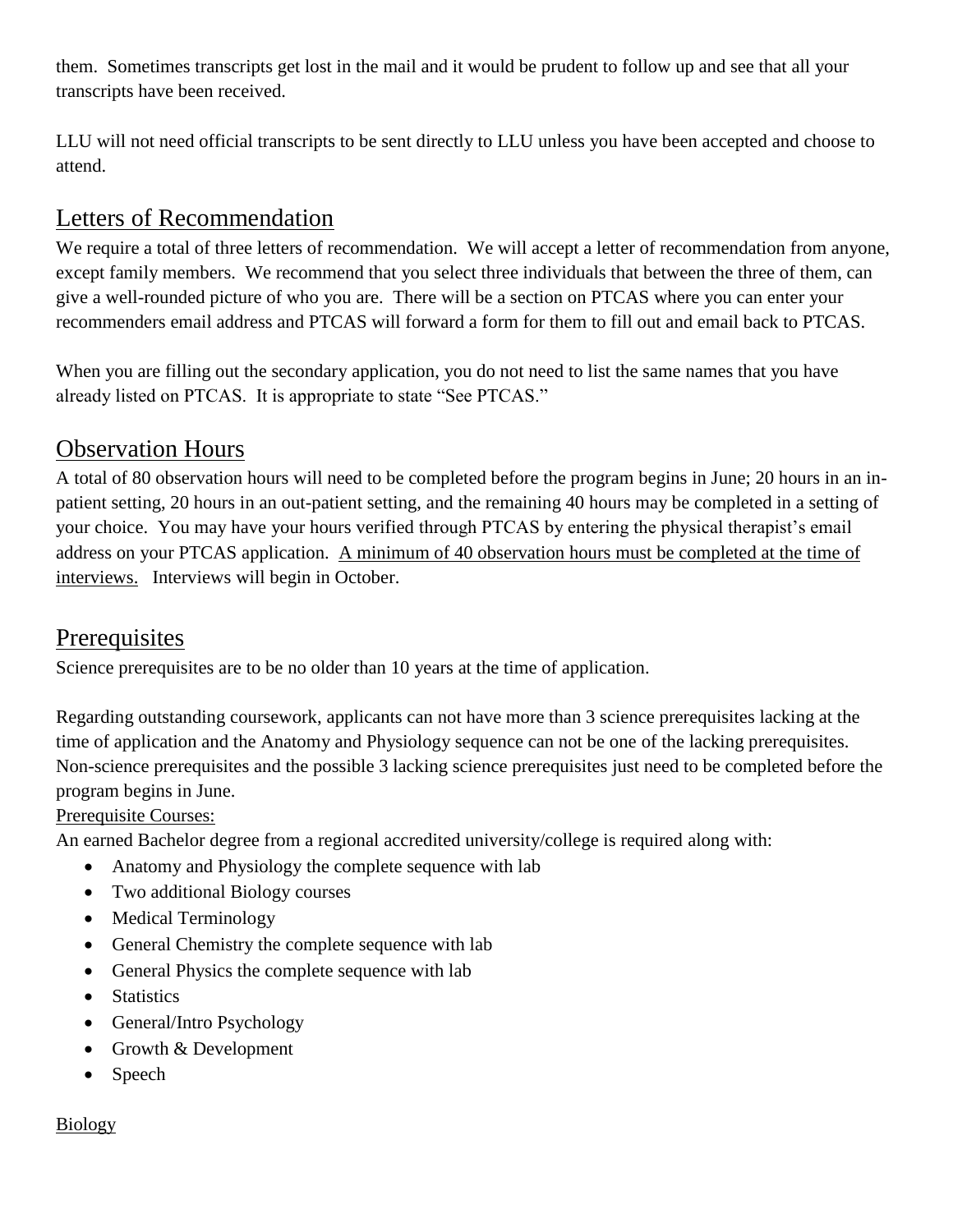As part of our science prerequisites, we require applicants have two additional Biology courses. Our department recommends applicants take the following classes:

- o Gross/Advanced Anatomy
- o Cell Biology
- o Exercise Physiology (the only non-Biology class that will count as an additional Biology)

We will accept any class with a Biology prefix, except for the A&P sequence or Biostatistics, as meeting the two additional Biology course requirement.

## Updates

Applicants must meet our minimum GPA at the time of application. Courses completed during the fall term may not be taken into consideration when calculating an applicant's GPA. We will, however, count any courses you have completed during the summer term. If your summer courses finish after you have e-submitted your PTCAS application, please email an unofficial transcript of your summer grades to Heather Hebron at [hhebron@llu.edu](mailto:hhebron@llu.edu) as soon as grades are posted.

## Grades

To be considered competitive for our DPT program one will need a 3.6 GPA across the board (science, nonscience, and overall) and in the past several years our accepted students have averaged a 3.7 GPA. The minimum GPA for our DPT program is 3.4 (science, non-science, and overall)

# GRE

GRE code for LLU: 4062 LLU entry-level DPT program GRE requirements: \*GRE scores must be submitted to PTCAS by October 1st \*GRE scores are valid within five years of application date \*Only most recent GRE score is considered \*Recommended minimum GRE writing score is 3.0 \*Recommended minimum GRE combined verbal and quantitative score is 300

# Retaking a Course

For any course repeated, the most recent grade will be used in the GPA calculations. We have a three attempt rule which states if an applicant repeats a course more than three times, we will count the grade received on the third attempt.

### Interviews

The DPT department will interview about 200 applicants with the Committee granting interviews solely based on GPA. During the transcript evaluation process we will prescreen every applicant. You must have a 3.4 prescreened science GPA to be moved on to the next round. The DPT department reserves the right to deny any applicant who has a prescreened GPA lower than 3.4 at the time the application is reviewed. If you have a 3.4 prescreened science GPA or higher your file will be sent to our Admissions office to have an official evaluation completed. Based on the number of applicants and their GPA's, the Admission Committee will select which applicant's will be awarded an interview. If you are granted an interview the Committee will take into consideration your work experience, volunteer hours, mission service, grades, communication style, and letters of recommendation.